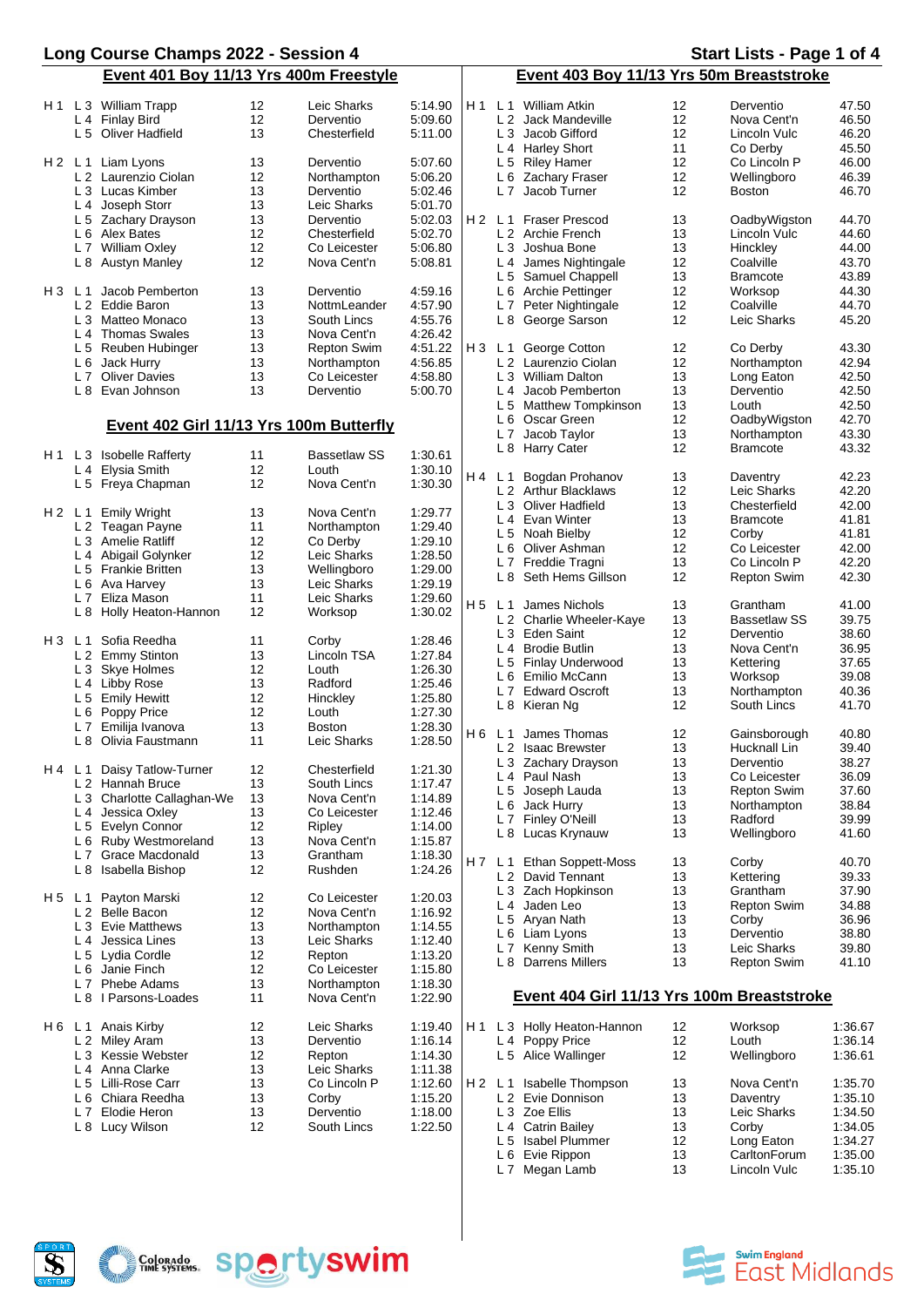# **Long Course Champs 2022 - Session 4 Start Lists - Page 2 of 4**

|       | L 6<br>L <sub>7</sub>                                     | H 3 L 1 Luan Power<br>L 2 Elena Quinn<br>L 3 Helena Field<br>L 4 Lucy Wilson<br>L 5 Charlotte Seddon<br>Emma Graham-Brown<br>Kitty Lamb<br>L 8 Emily Wright                                                         | 13<br>13<br>13<br>12<br>12<br>13<br>11<br>13             | Hinckley<br>Ripley<br>Louth<br>South Lincs<br>NottmLeander<br>Co Leicester<br>South Lincs<br>Nova Cent'n                                               | 1:33.70<br>1:33.50<br>1:33.30<br>1:33.10<br>1:33.22<br>1:33.40<br>1:33.60<br>1:33.82                       |     | L <sub>3</sub><br>L <sub>5</sub> | H 5 L 1 Finley O'Neill<br>L 2 Alex Bates<br><b>Ethan Simmonds</b><br>L <sub>4</sub> Thomas Swales<br>Miles Willetts<br>L 6 Benjamin Tunstall<br>L 7 Kieran Ng<br>L 8 Finley Emery                          | 13<br>12<br>13<br>13<br>13<br>13<br>12<br>13          | Radford<br>Chesterfield<br>Co Leicester<br>Nova Cent'n<br>Melton M'bry<br>Nova Cent'n<br>South Lincs<br><b>Rushden</b>    | 2:47.60<br>2:44.30<br>2:40.30<br>2:32.11<br>2:39.00<br>2:41.50<br>2:46.50<br>2:48.91            |
|-------|-----------------------------------------------------------|---------------------------------------------------------------------------------------------------------------------------------------------------------------------------------------------------------------------|----------------------------------------------------------|--------------------------------------------------------------------------------------------------------------------------------------------------------|------------------------------------------------------------------------------------------------------------|-----|----------------------------------|------------------------------------------------------------------------------------------------------------------------------------------------------------------------------------------------------------|-------------------------------------------------------|---------------------------------------------------------------------------------------------------------------------------|-------------------------------------------------------------------------------------------------|
| H4 L1 | L <sub>3</sub><br>L <sub>5</sub><br>H5 L1                 | Evie Hendry<br>L 2 Anwen Williams<br>Isabella Walter<br>L <sub>4</sub> Isabella Porter<br>Skye Holmes<br>L 6 Taryn Payne<br>L 7 Lucy McBride<br>L 8 Lotta Perry-Taylor<br><b>Eleanor Trahearn</b><br>L 2 Evie Bevan | 13<br>12<br>13<br>13<br>12<br>13<br>13<br>13<br>13<br>13 | <b>Buxton</b><br><b>Buxton</b><br>Louth<br>Co Leicester<br>Louth<br>Northampton<br>Co Leicester<br><b>BelperMarlin</b><br>Co Leicester<br>Co Leicester | 1:32.60<br>1:31.80<br>1:31.50<br>1:30.90<br>1:31.00<br>1:31.80<br>1:32.40<br>1:33.00<br>1:29.70<br>1:28.40 |     |                                  | Event 406 Girl 11/13 Yrs 200m Freestyle<br>H1 L1 Orna Lett<br>L 2 Maddie Taylor<br>L 3 Sophie Clark<br>L 4 Abigail Hodges<br>L 5 Ella Ratliff<br>L 6 Mia Allan<br>L 7 Lucy Bodily<br>L 8 Isobelle Rafferty | 12<br>12<br>12<br>12<br>13<br>12<br>12<br>11          | Daventry<br>Corby<br>Nova Cent'n<br>Chesterfield<br>Co Derby<br>Northampton<br>Wellingboro<br><b>Bassetlaw SS</b>         | 2:43.50<br>2:41.44<br>2:40.70<br>2:39.20<br>2:40.50<br>2:40.99<br>2:42.96<br>2:43.56            |
|       | $L_4$<br>L <sub>7</sub><br>L 8                            | L 3 Poppy Westmorland<br>Sophie Statham-Gill<br>L 5 Katy Wright<br>L 6 Emily Webb<br><b>Belle Bacon</b><br>Emma Breag<br>H 6 L 1 Isla Mitchell                                                                      | 13<br>13<br>13<br>13<br>12<br>13<br>13                   | Nova Cent'n<br>Co Leicester<br>Derventio<br><b>Bassetlaw SS</b><br>Nova Cent'n<br>Melton M'bry<br>NottmLeander                                         | 1:26.31<br>1:22.99<br>1:25.94<br>1:27.09<br>1:29.23<br>1:30.80<br>1:29.40                                  |     | L 7                              | H 2 L 1 Isla Johnson<br>L 2 Eliza Mason<br>L 3 Ava Steans<br>L 4 Molly Hamblen<br>L 5 Annie Hutchon<br>L 6 Charlie Bursztvn<br>Sophie Cooksey                                                              | 11<br>11<br>12<br>13<br>11<br>13<br>$12 \overline{ }$ | Ripley<br>Leic Sharks<br>Co Leicester<br>Derventio<br>Co Leicester<br>Nova Cent'n<br>Louth                                | 2:37.70<br>2:36.60<br>2:36.50<br>2:35.00<br>2:35.90<br>2:36.60<br>2:36.97                       |
|       |                                                           | L 2 Emma Rantzen<br>L 3 Sigourney Bolton<br>L 4 Nya Wilkinson<br>L 5 Maisie-Leigh Simpson<br>L 6 Lily Baish<br>L 7 Niamh Pierce<br>L 8   Parsons-Loades                                                             | 12<br>13<br>13<br>12<br>13<br>13<br>11                   | Derventio<br>South Lincs<br>Northampton<br>Co Leicester<br>Kettering<br>Leic Sharks<br>Nova Cent'n                                                     | 1:27.80<br>1:26.06<br>1:22.90<br>1:25.10<br>1:27.01<br>1:28.90<br>1:30.75                                  |     |                                  | L 8 Katy Wright<br>H 3 L 1 Amy Palmer<br>L 2 Lucy Wilson<br>L 3 Niamh Pierce<br>L 4 Lucy McBride<br>L 5 Anwen Williams<br>L 6 Luan Power                                                                   | 13<br>11<br>12<br>13<br>13<br>12<br>13                | Derventio<br>Co Lincoln P<br>South Lincs<br>Leic Sharks<br>Co Leicester<br><b>Buxton</b><br>Hinckley                      | 2:38.70<br>2:34.80<br>2:34.20<br>2:33.20<br>2:32.50<br>2:33.10<br>2:33.20                       |
| H7 L1 | L <sub>4</sub><br>L 6<br>L <sub>7</sub><br>L <sub>8</sub> | Evie Lilley<br>L 2 Megan Brown<br>L 3 Payton Marski<br>Alice-Mae Downs<br>L 5 Lydia Cordle<br>Ava Alexander<br>Anja Knight<br>Amelia Malinowska                                                                     | 13<br>13<br>12<br>13<br>12<br>13<br>13<br>12             | Lincoln Vulc<br>Grantham<br>Co Leicester<br>Lincoln Vulc<br>Repton<br>Leic Sharks<br>Calv Bing<br>Rushden                                              | 1:29.30<br>1:27.20<br>1:26.00<br>1:20.90<br>1:24.40<br>1:27.00<br>1:28.70<br>1:30.40                       | H 4 | L <sub>6</sub><br>L <sub>7</sub> | L 7 Livi Vickers<br>L 8 Libby Cooper<br>L <sub>1</sub> Eleanor Trahearn<br>L 2 Taryn Payne<br>L 3 Maya Almohammed<br>L 4 Libby Rose<br>L 5 Alice Lennon<br>Daisy Tatlow-Turner<br>Florrie Hensman          | 12<br>13<br>13<br>13<br>12<br>13<br>12<br>12<br>13    | Derventio<br>Nova Cent'n<br>Co Leicester<br>Northampton<br>Nova Cent'n<br>Radford<br>Leic Sharks<br>Chesterfield<br>Louth | 2:34.34<br>2:34.85<br>2:32.20<br>2:31.40<br>2:30.70<br>2:30.50<br>2:30.60<br>2:31.20<br>2:31.50 |
|       |                                                           | <b>Event 405 Boy 11/13 Yrs 200m IM</b>                                                                                                                                                                              |                                                          |                                                                                                                                                        |                                                                                                            |     | L8                               | Emma Rantzen                                                                                                                                                                                               | 12                                                    | Derventio                                                                                                                 | 2:32.40                                                                                         |
|       |                                                           | H1 L3 Oscar Stevens<br>L 4 Raymond Dalby-Rose<br>L 5 George Cotton                                                                                                                                                  | 11<br>12<br>12                                           | Chesterfield<br>Worksop<br>Co Derby                                                                                                                    | 3:03.06<br>3:04.30                                                                                         |     |                                  | 3:05.36   H 5 L 1 Maisie-Leigh Simpson<br>L 2 Evie Lilley<br>L 3 Janie Finch<br>L 4 Chiara Reedha                                                                                                          | 12<br>13<br>12<br>13                                  | Co Leicester<br>Lincoln Vulc<br>Co Leicester<br>Corby                                                                     | 2:28.10<br>2:25.40<br>2:23.90<br>2:21.70                                                        |
| H2 L1 |                                                           | Oscar Green<br>L 2 William Trapp<br>L 3 Sebastian Casey<br>L <sub>4</sub> James Thomas<br>L 5 Lucas Kimber<br>L 6 Laurenzio Ciolan<br>L 7 Charlie Bisby                                                             | 12<br>12<br>12<br>12<br>13<br>12<br>11                   | OadbyWigston<br>Leic Sharks<br>Co Leicester<br>Gainsborough<br>Derventio<br>Northampton<br>South Lincs                                                 | 3:00.80<br>2:54.00<br>2:50.40<br>2:49.72<br>2:50.35<br>2:50.70<br>2:57.88                                  |     |                                  | L 5 Olivia McCall<br>L 6 Esmee Slinn<br>L 7 Lilli-Rose Carr<br>L 8 Beau Cunningham<br>H 6 L 1 Elodie Heron<br>L 2 Lexia Sharman                                                                            | 12<br>13<br>13<br>13<br>13<br>13                      | Repton<br>Co Leicester<br>Co Lincoln P<br>Corby<br>Derventio<br>Nova Cent'n                                               | 2:21.88<br>2:24.70<br>2:26.20<br>2:30.40<br>2:28.10<br>2:24.99                                  |
| H3L1  |                                                           | Jack Smith<br>L 2 Emerson-Blu Gupwell<br>L 3 Harvey-Jay Allsopp<br>L 4 Jacob Fish<br>L 5 Frank Lamb<br>L 6 Austyn Manley<br>L 7 Kenny Smith                                                                         | 12<br>12<br>13<br>13<br>13<br>12<br>13                   | Leic Sharks<br>Co Leicester<br>Nova Cent'n<br>Grantham<br>South Lincs<br>Nova Cent'n<br>Leic Sharks                                                    | 2:48.60<br>2:45.90<br>2:40.97<br>2:38.25<br>2:39.40<br>2:41.59<br>2:47.50                                  |     |                                  | L 3 Hannah Bruce<br>L 4 Anna Clarke<br>L 5 Jessica Lines<br>L 6 Charlotte Ashton<br>L 7 Francesca Harrison<br>L 8 Ruby Nicholls<br>H7 L1 Kessie Webster                                                    | 13<br>13<br>13<br>13<br>13<br>13<br>12                | South Lincs<br>Leic Sharks<br>Leic Sharks<br>Worksop<br>Co Leicester<br>Chesterfield<br>Repton                            | 2:23.60<br>2:19.86<br>2:21.88<br>2:24.66<br>2:26.00<br>2:29.20<br>2:26.90                       |
| H4 L1 | L 6                                                       | L 8 Oliver Ashman<br><b>Edward Oscroft</b><br>L 2 Zachary Drayson<br>L 3 Jack Hurry<br>L 4 Billy Harding<br>L 5 Eddie Baron<br>Oliver Smith<br>L 7 Oliver Davies<br>L 8 Thomas Townsend                             | 12<br>13<br>13<br>13<br>13<br>13<br>13<br>13<br>13       | Co Leicester<br>Northampton<br>Derventio<br>Northampton<br><b>Repton Swim</b><br>NottmLeander<br>Nova Cent'n<br>Co Leicester<br><b>Repton Swim</b>     | 2:49.20<br>2:48.06<br>2:44.99<br>2:40.47<br>2:34.74<br>2:39.10<br>2:41.50<br>2:46.90<br>2:49.10            |     | L 8                              | L 2 Phebe Adams<br>L 3 Dorothy Plumpton<br>L 4 Adea Sollaku<br>L 5 Harriett Jones<br>L 6 Amy Walker<br>L 7 Anais Kirby<br><b>Isabelle Rose</b>                                                             | 13<br>13<br>13<br>13<br>13<br>12<br>13                | Northampton<br>Co Leicester<br>Repton<br>Co Leicester<br>Worksop<br>Leic Sharks<br>Co Leicester                           | 2:24.70<br>2:23.30<br>2:18.77<br>2:21.80<br>2:23.90<br>2:25.50<br>2:28.20                       |





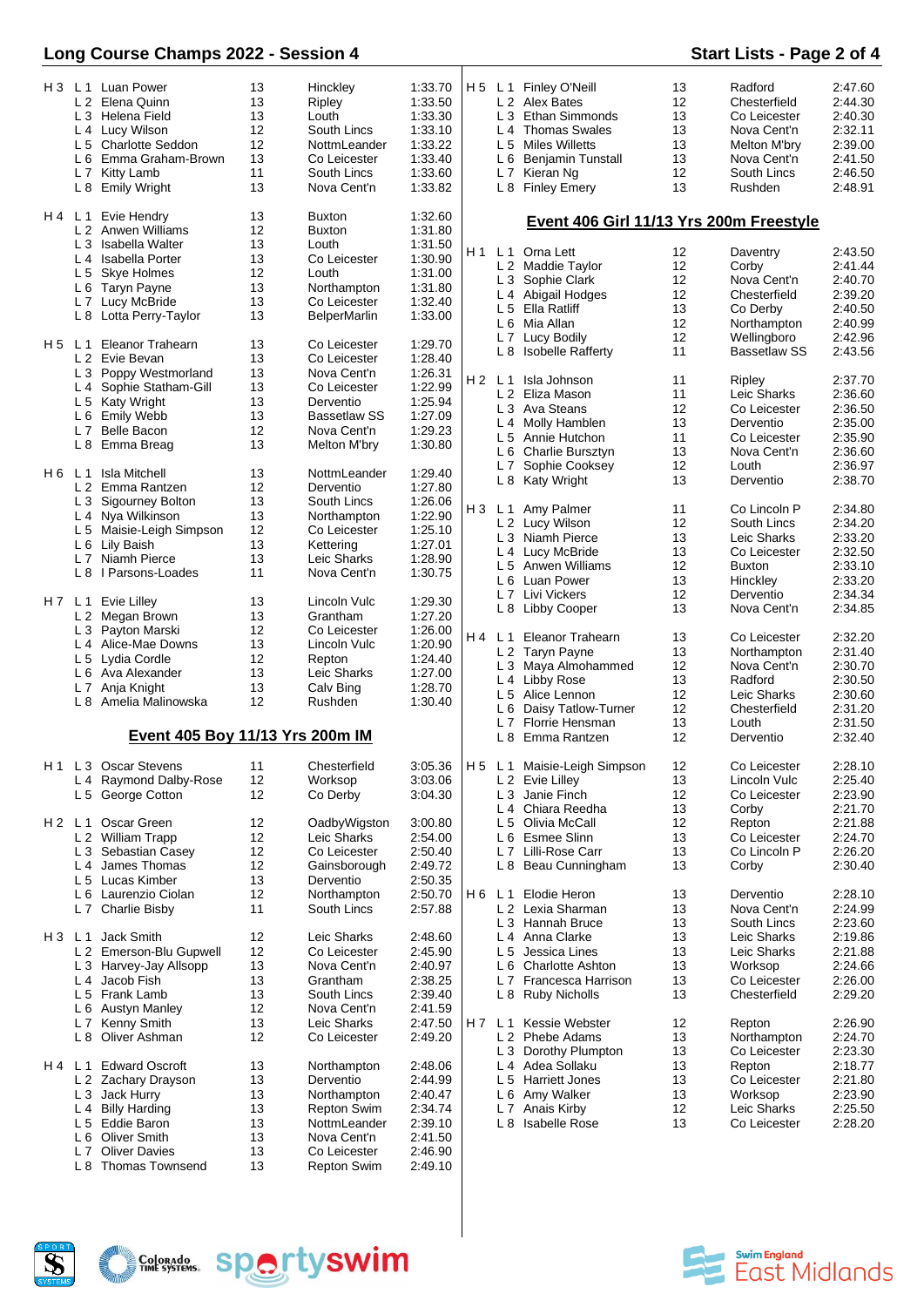### **Long Course Champs 2022 - Session 4 Start Lists - Page 3 of 4 Event 407 Boy 11/13 Yrs 100m Backstroke**

|       |                | נטש וטד אווטים                          |    | <b>THE BUSINESS IN THE USE OF LISTS</b> |         | H 3 |                | L 1 Lucy Davis                 | 13 | Lincoln Vulc        | 39.90 |
|-------|----------------|-----------------------------------------|----|-----------------------------------------|---------|-----|----------------|--------------------------------|----|---------------------|-------|
|       |                |                                         |    |                                         |         |     |                | L 2 Orna Lett                  | 12 | Daventry            | 39.60 |
|       |                | H 1 L 2 Kai Frisby                      | 11 | Radford                                 | 1:27.18 |     |                | L 3 Molly Hamblen              | 13 | Derventio           | 39.40 |
|       |                | L 3 Jaidan Mapara                       | 12 | Leic Sharks                             | 1:26.80 |     |                |                                | 11 |                     |       |
|       |                | L 4 Freddie Burdett                     | 12 | Co Leicester                            | 1:25.60 |     |                | L 4 Olivia Bevan               |    | Hinckley            | 39.40 |
|       |                | L 5 Oscar Stevens                       | 11 | Chesterfield                            | 1:26.10 |     |                | L 5 Olivia Male                | 11 | Co Derby            | 39.40 |
|       |                | L 6 Oliver Whittaker                    | 12 | Radford                                 | 1:26.82 |     |                | L 6 Hannah Lane                | 13 | Leic Sharks         | 39.50 |
|       |                |                                         |    |                                         |         |     |                | L 7 Isobel Allsop              | 12 | Grantham            | 39.80 |
| H2 L1 |                | Aaron Mountford                         | 12 | Wellingboro                             | 1:25.00 |     |                | L 8 Florence Senior            | 12 | Co Leicester        | 40.00 |
|       |                | L 2 Daniel Hepplestone                  | 12 | Lincoln Vulc                            | 1:22.70 |     |                |                                |    |                     |       |
|       |                | L 3 Joshua Bone                         | 13 | Hinckley                                | 1:22.30 | H 4 |                | L 1 Emily Briggs               | 13 | South Lincs         | 39.20 |
|       |                | L 4 Matthew Tompkinson                  | 13 | Louth                                   | 1:21.20 |     |                | L 2 Charlie Bursztyn           | 13 | Nova Cent'n         | 39.00 |
|       |                |                                         |    |                                         |         |     |                | L 3 Abigail Bott               | 13 | Northampton         | 38.80 |
|       |                | L 5 Rodden Poon                         | 12 | <b>Bramcote</b>                         | 1:21.81 |     |                | L <sub>4</sub> Isabella Walter | 13 | Louth               | 38.60 |
|       |                | L 6 Charlie Bisby                       | 11 | South Lincs                             | 1:22.40 |     |                |                                | 13 | South Lincs         | 38.60 |
|       |                | L 7 Jacob Hegg                          | 12 | Lincoln Vulc                            | 1:23.60 |     |                | L 5 Sigourney Bolton           |    |                     |       |
|       |                | L 8 Jacob Turner                        | 12 | <b>Boston</b>                           | 1:25.40 |     |                | L 6 Chloe Gent                 | 12 | Coalville           | 38.90 |
|       |                |                                         |    |                                         |         |     |                | L 7 Poppy Price                | 12 | Louth               | 39.06 |
|       |                | H 3 L 1 Liam Lyons                      | 13 | Derventio                               | 1:20.80 |     |                | L 8 Mia Allan                  | 12 | Northampton         | 39.30 |
|       |                | L 2 James Thomas                        | 12 | Gainsborough                            | 1:20.00 |     |                |                                |    |                     |       |
|       |                | L 3 Emerson-Blu Gupwell                 | 12 | Co Leicester                            | 1:19.60 | H 5 |                | L 1 Sian Hedley                | 11 | NottmLeander        | 38.45 |
|       |                | L 4 Fraser Prescod                      | 13 | OadbyWigston                            | 1:18.90 |     |                | L 2 Florrie Hensman            | 13 | Louth               | 38.40 |
|       |                |                                         |    |                                         |         |     |                | L 3 Faye Eyton-Jones           | 13 | Corby               | 38.10 |
|       |                | L 5 Jack Hicks                          | 13 | Lincoln Vulc                            | 1:19.10 |     |                | L <sub>4</sub> Emma Becker     | 13 | Daventry            | 37.90 |
|       |                | L 6 Lucas Krynauw                       | 13 | Wellingboro                             | 1:19.60 |     |                |                                | 13 |                     |       |
|       |                | L 7 Finley O'Neill                      | 13 | Radford                                 | 1:20.20 |     |                | L 5 Luan Power                 |    | Hinckley            | 37.90 |
|       |                | L 8 Cole Burke                          | 12 | <b>BelperMarlin</b>                     | 1:20.90 |     |                | L 6 Aaliyah Beetson            | 13 | Wellingboro         | 38.26 |
|       |                |                                         |    |                                         |         |     |                | L 7 Holly Gent                 | 11 | Coalville           | 38.40 |
| H4 L1 |                | James Hockey                            | 13 | Coalville                               | 1:18.20 |     |                | L 8 Jessica - Rose Davison     | 13 | Grantham            | 38.45 |
|       |                | L 2 Ethan Soppett-Moss                  | 13 | Corby                                   | 1:17.80 |     |                |                                |    |                     |       |
|       |                | L 3 Oliver Davies                       | 13 | Co Leicester                            | 1:17.60 | H 6 |                | L 1 Alice Lennon               | 12 | Leic Sharks         | 37.70 |
|       |                |                                         | 13 |                                         |         |     |                | L 2 Emily Webb                 | 13 | <b>Bassetlaw SS</b> | 37.26 |
|       |                | L 4 Finlay Underwood                    |    | Kettering                               | 1:16.90 |     |                | L 3 Helena Field               | 13 | Louth               | 37.20 |
|       |                | L 5 Seth Hems Gillson                   | 12 | <b>Repton Swim</b>                      | 1:17.40 |     |                |                                | 13 |                     |       |
|       |                | L 6 Sebastian Casey                     | 12 | Co Leicester                            | 1:17.70 |     |                | L 4 Isabelle Joyner            |    | Daventry            | 37.10 |
|       |                | L 7 Finley Emery                        | 13 | Rushden                                 | 1:18.02 |     |                | L 5 Lotta Perry-Taylor         | 13 | <b>BelperMarlin</b> | 37.10 |
|       |                | L 8 Rishan Chuhan                       | 13 | Nova Cent'n                             | 1:18.87 |     |                | L 6 Annie Hutchon              | 11 | Co Leicester        | 37.26 |
|       |                |                                         |    |                                         |         |     |                | L 7 Megan Hector               | 12 | Derventio           | 37.40 |
| H5 L1 |                | Lucas Kimber                            | 13 | Derventio                               | 1:15.90 |     |                | L 8 Sophie Cooksey             | 12 | Louth               | 37.80 |
|       |                | L 2 William Oxley                       | 12 | Co Leicester                            | 1:14.80 |     |                |                                |    |                     |       |
|       |                | L 3 Billy Harding                       | 13 |                                         | 1:13.12 |     |                | H7 L1 Evie Lilley              | 13 | Lincoln Vulc        | 36.90 |
|       |                |                                         |    | <b>Repton Swim</b>                      |         |     |                | L 2 Livi Vickers               | 12 | Derventio           | 36.74 |
|       |                | L 4 Austyn Manley                       | 12 | Nova Cent'n                             | 1:11.48 |     |                | L 3 Elsa Barber                | 12 | Nova Cent'n         | 36.56 |
|       |                | L 5 Zack Hidle                          | 13 | Nova Cent'n                             | 1:12.38 |     |                |                                |    |                     |       |
|       |                | L 6 Joseph Lauda                        | 13 | <b>Repton Swim</b>                      | 1:14.00 |     |                | L 4 Beau Cunningham            | 13 | Corby               | 36.50 |
|       | L <sub>7</sub> | <b>Oliver Smith</b>                     | 13 | Nova Cent'n                             | 1:15.09 |     |                | L 5 Kitty Lamb                 | 11 | South Lincs         | 36.52 |
|       |                | L 8 Thomas Townsend                     | 13 | <b>Repton Swim</b>                      | 1:16.80 |     |                | L 6 Isla Johnson               | 11 | Ripley              | 36.60 |
|       |                |                                         |    |                                         |         |     |                | L 7 Daisie Taylor              | 12 | Worksop             | 36.89 |
|       |                | H6 L1 Finley Dare                       | 13 | Corby                                   | 1:15.16 |     |                | L 8 Isabella Havalja           | 12 | CarltonForum        | 37.04 |
|       |                | L 2 Jack Hurry                          | 13 | Northampton                             | 1:14.30 |     |                |                                |    |                     |       |
|       |                |                                         |    |                                         |         | H 8 | L <sub>1</sub> | Amelie Moreton                 | 13 | Coalville           | 36.50 |
|       |                | L 3 Benjamin Tunstall                   | 13 | Nova Cent'n                             | 1:13.05 |     |                | L 2 Megan Brown                | 13 | Grantham            | 36.40 |
|       |                | L 4 Paul Nash                           | 13 | Co Leicester                            | 1:11.20 |     |                |                                |    |                     |       |
|       |                | L 5 Ryan Moss                           | 13 | Sherwood                                | 1:12.14 |     |                | L 3 Katy Wright                | 13 | Derventio           | 36.30 |
|       |                | L 6 Matteo Monaco                       | 13 | South Lincs                             | 1:13.80 |     |                | L 4 Lucy McBride               | 13 | Co Leicester        | 36.20 |
|       |                | L 7 William Newham                      | 13 | Calv Bing                               | 1:14.91 |     |                | L 5 Libby Cooper               | 13 | Nova Cent'n         | 36.29 |
|       |                | L 8 Jack Smith                          | 12 | Leic Sharks                             | 1:16.30 |     |                | L 6 Alice-Mae Downs            | 13 | Lincoln Vulc        | 36.40 |
|       |                |                                         |    |                                         |         |     |                | L 7 Aimee Fraser               | 13 | Hinckley            | 36.40 |
| H7 L1 |                | Joe Helps                               | 13 | <b>Repton Swim</b>                      | 1:15.10 |     |                | L 8 Emmy Stinton               | 13 | Lincoln TSA         | 36.50 |
|       |                |                                         |    | Co Leicester                            |         |     |                |                                |    |                     |       |
|       |                | L 2 Ethan Simmonds                      | 13 |                                         | 1:14.20 | H 9 |                | L 1 Ruby Westmoreland          | 13 | Nova Cent'n         | 36.00 |
|       |                | L 3 Harvey-Jay Allsopp                  | 13 | Nova Cent'n                             | 1:12.43 |     |                | L 2 Mya Jans                   | 13 | Chesterfield        | 35.30 |
|       |                | L <sub>4</sub> Miles Willetts           | 13 | Melton M'bry                            | 1:07.40 |     |                | L 3 Harriett Jones             | 13 | Co Leicester        | 34.90 |
|       |                | L 5 Reuben Hubinger                     | 13 | <b>Repton Swim</b>                      | 1:11.52 |     |                |                                |    |                     |       |
|       |                | L 6 Benjamin Roberts                    | 13 | Calv Bing                               | 1:13.63 |     |                | L 4 Abbey Turnbull             | 13 | CarltonForum        | 33.71 |
|       |                | L 7 Oliver Vasconcellos-Bl              | 13 | Northampton                             | 1:14.86 |     |                | L 5 Dorothy Plumpton           | 13 | Co Leicester        | 34.60 |
|       |                | L 8 Laurenzio Ciolan                    | 12 | Northampton                             | 1:16.30 |     |                | L 6 Charlotte Callaghan-We     | 13 | Nova Cent'n         | 35.19 |
|       |                |                                         |    |                                         |         |     |                | L 7 Zoe Ellis                  | 13 | Leic Sharks         | 35.80 |
|       |                |                                         |    |                                         |         |     |                | L 8 Elissia Bowen              | 13 | NottmLeander        | 36.13 |
|       |                | Event 408 Girl 11/13 Yrs 50m Backstroke |    |                                         |         |     |                |                                |    |                     |       |
|       |                |                                         |    |                                         |         |     |                | H 10 L 1 Elodie Heron          | 13 | Derventio           | 35.90 |
|       |                | H1 L1 Ellie McKeaney                    | 11 | Nova Cent'n                             | 40.87   |     |                | L 2 Ruby Nicholls              | 13 | Chesterfield        | 35.20 |
|       |                | L 2 Idena Grimes                        | 11 | Leic Sharks                             | 40.70   |     |                | L 3 Evelyn Connor              | 12 | Ripley              | 34.90 |
|       |                | L 3 Ella Ratcliffe                      | 11 | Chesterfield                            | 40.40   |     |                |                                |    |                     |       |
|       |                | L 4 Isobelle Rafferty                   | 11 | <b>Bassetlaw SS</b>                     | 40.29   |     |                | L 4 Grace Macdonald            | 13 | Grantham            | 33.27 |
|       |                | L 5 Elena Jones                         | 13 | Co Derby                                | 40.30   |     |                | L 5 Evie Bevan                 | 13 | Co Leicester        | 34.00 |
|       |                |                                         |    |                                         |         |     |                | L 6 Maya Almohammed            | 12 | Nova Cent'n         | 35.19 |
|       |                | L 6 Scarlett Tait                       | 11 | Melton M'bry                            | 40.50   |     |                | L 7 Indianna Mayman            | 13 | Repton              | 35.70 |
|       | L <sub>7</sub> | Elysia Smith                            | 12 | Louth                                   | 40.70   |     |                | L 8 Lilli-Rose Carr            | 13 | Co Lincoln P        | 36.10 |
|       |                |                                         |    |                                         |         |     |                |                                |    |                     |       |
| H2 L1 |                | Ava Steans                              | 12 | Co Leicester                            | 40.20   |     |                | H 11 L 1 Evie Coburn           | 13 | Melton M'bry        | 35.86 |
|       |                | L 2 Poppy Blowfield                     | 12 | Corby                                   | 40.15   |     |                | L 2 Ava Alexander              | 13 | Leic Sharks         | 35.20 |
|       |                | L 3 Aurelia Wawrzyniewicz               | 13 | Nova Cent'n                             | 40.10   |     |                | L 3 Millie Hitchin             | 13 | Repton              | 34.80 |
|       |                | L 4 Eliza Mason                         | 11 | Leic Sharks                             | 40.00   |     |                | L 4 Adea Sollaku               | 13 |                     | 32.60 |
|       |                | L 5 Amy Palmer                          | 11 | Co Lincoln P                            | 40.10   |     |                |                                |    | Repton              |       |
|       | L 6            | Ella Ratliff                            | 13 | Co Derby                                | 40.10   |     |                | L 5 Emma Rantzen               | 12 | Derventio           | 33.90 |
|       |                |                                         |    |                                         |         |     |                | L 6 Miley Aram                 | 13 | Derventio           | 35.13 |
|       |                | L 7 Ava Harvey                          | 13 | Leic Sharks                             | 40.20   |     |                | L 7 Isabelle Cameron           | 11 | Repton              | 35.60 |
|       |                | L 8 Teagan Payne                        | 11 | Northampton                             | 40.20   |     |                | L 8 Amelie Ratliff             | 12 | Co Derby            | 36.00 |

 $\overline{\phantom{a}}$ 

 $\mathbf{I}$